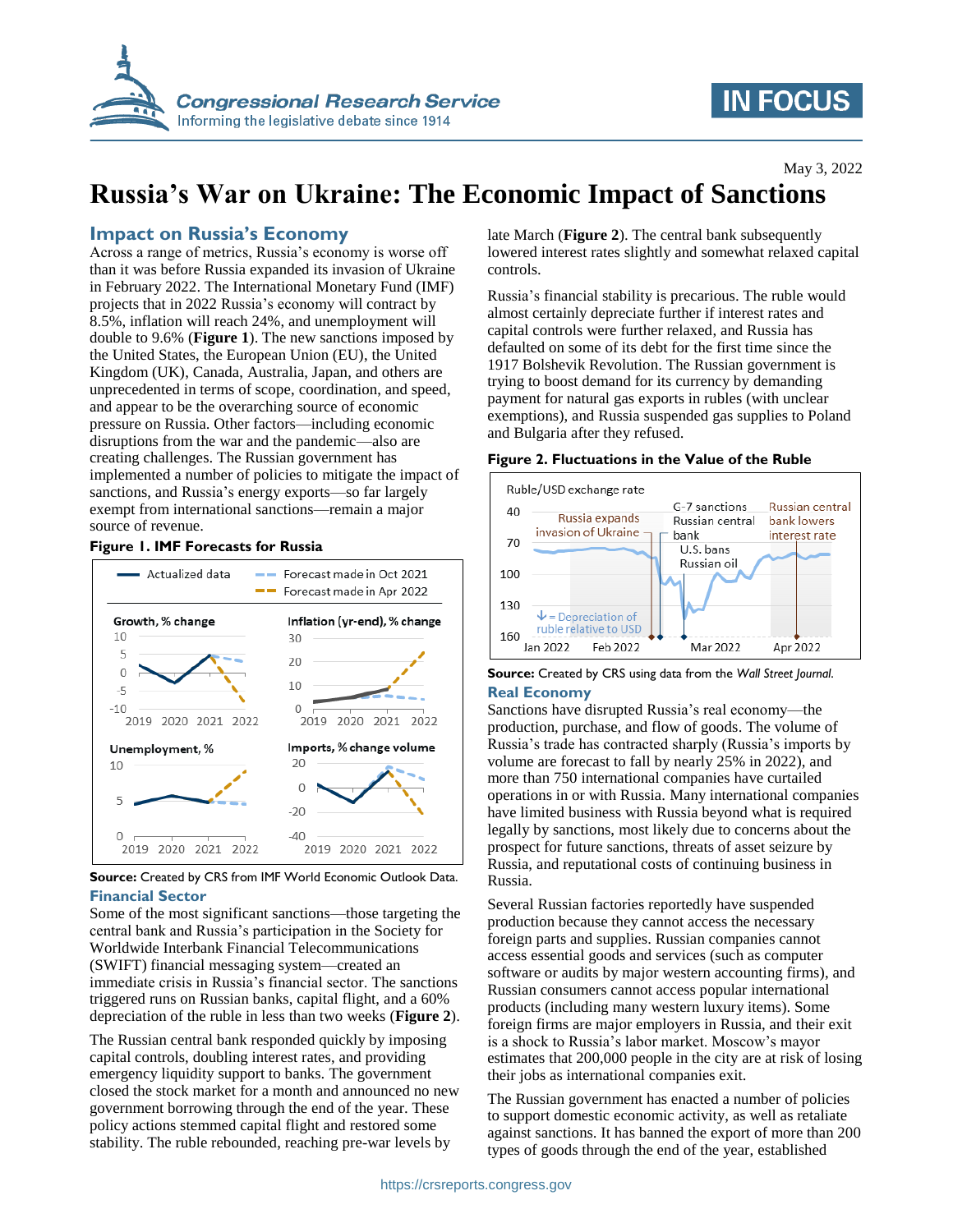financial support mechanisms for some affected workers, and instituted price controls. Reportedly, the government is considering nationalizing the assets of foreign companies exiting Russia.

#### **Russia's Main Defense: Energy Exports**

Russia's main economic lifeline continues to be its energy exports, particularly to Europe. High energy prices and sharp contraction in imports have created historically high current account surpluses in Russia. The Institute of International Finance (IIF) estimates that (absent significant new sanctions on Russian energy) Russia's current account surplus could exceed \$250 billion this year, allowing the government to replenish frozen central bank assets (around \$300 billion).

#### **Economic Impact Outside of Russia**

Although sanctions are a foreign policy tool deployed in several contexts, the coordinated sanctions on Russia are particularly significant due to the size of Russia's economy—before the war, the 11<sup>th</sup> largest in the world and Russia's integration in the global economy. In addition to oil and natural gas, Russia has been a key global supplier of several metals (titanium, aluminum, and nickel), chemical gases used in semiconductor production, wheat, and fertilizers, among other commodities. Many international firms had also established factories, joint ventures, and retail operations in Russia, and face losses as they exit the Russian market.

#### **U.S. Economy**

The United States has never had a substantial economic relationship with Russia. For example, Russia (and the USSR prior to 1992) has accounted for less than 2.25% of annual U.S. exports and imports since World War II. However, sanctions may have significant effects on specific U.S. companies and sectors engaged with Russia. For example, there may be concerns about the exposure of particular U.S. financial institutions to Russia, the availability of raw materials from markets outside of Russia, and the competitiveness of U.S. firms. The main impact on the U.S. economy to date has been higher gas prices, exacerbating inflation concerns in the United States.

#### **Global Economy**

Sanctions that isolate Russia are a shock to the global economy, which was still struggling to recover from the COVID-19 pandemic. The sanctions have likely contributed to disruptions in global supply chains, higher global commodity prices, and a slowdown in global economic growth. The IMF forecasts that global economic growth will slow from 6.1% in 2021 to 3.6% in 2022, but it is difficult to assess the effect of sanctions separate from other contemporaneous factors, including the war or COVID-19 related supply disruptions in China.

Within the coalition imposing sanctions, the EU has been Russia's strongest economic partner and faces the greatest potential economic disruption. Europe remains heavily dependent on energy imports from Russia, especially natural gas, and current EU sanctions on Russia include certain energy-related exemptions. The EU is considering new sanctions on Russian oil imports, but Germany, in particular, is reluctant to implement a full energy embargo, including on natural gas, which could reduce German GDP this year by 0.5% to 2.5%, according to most estimates. (By comparison, Ukraine's finance minister predicts that its GDP will contract by 40% in 2022.) Efforts to diversify energy sources are underway, but will take time.

In addition to energy exemptions, the sanctions also include exemptions to minimize humanitarian costs. For example, the sanctions exempt agricultural trade, because the war has disrupted global grain and fertilizer markets, increasing concerns about global food insecurity.

The sanctions on Russia are multilateral but not global, and Russia may seek deeper economic relationships with countries outside the sanctions coalition, including Brazil, China, Mexico, Saudi Arabia, and the United Arab Emirates, among others. It is unclear that Russia will be able to circumvent obstacles to cross-border payments created by the sanctions, or whether countries outside the sanctions coalition are willing to risk potential fallout with the United States, the EU, and others by increasing economic engagement with Russia.

#### **Impact on the Structure of the Global Economy?**

The new sanctions responding to Russia's aggression could have lasting effects on the structure of the global economy. The sanctions could create (or deepen) fractures in the global economy, resulting in disparate economic blocs and schisms that could undermine the international rules-based economic order that the United States has prioritized since World War II. On the other hand, a coalition of like-minded economies, led by the United States and Europe, could create opportunities for significant new economic agreements that have largely stalled in the World Trade Organization (WTO) over the past quarter of a century.

Sanctions could also accelerate efforts by various countries, particularly China, to reduce their reliance on the U.S. dollar in international transactions, and Western crossborder payments infrastructure more generally. The freeze of Russia's central bank assets, in particular, could make countries reconsider their holdings of and use of the dollar. There is some evidence that central banks are shifting out of U.S. dollar-denominated assets. If de-dollarization efforts gain traction on a broader scale, there would likely be implications for the U.S. economy and foreign policy.

### **Policy Questions for Congress**

- Does international economic pressure influence decisionmaking in Russia?
- Under what conditions should sanctions be tightened, maintained (status quo), eased, or lifted?
- Should the United States seek to restrict Russia's access to proceeds of energy exports, such as through escrow accounts held outside of Russia?
- Should the U.S. government support U.S. firms and allies adversely affected by sanctions?
- How should the United States respond if countries outside the sanctions coalition increase economic engagement with Russia?
- Can the United States credibly assure other countries that their U.S.-based central bank assets will remain accessible during foreign policy disagreements?

**Rebecca M. Nelson**, Specialist in International Trade and Finance